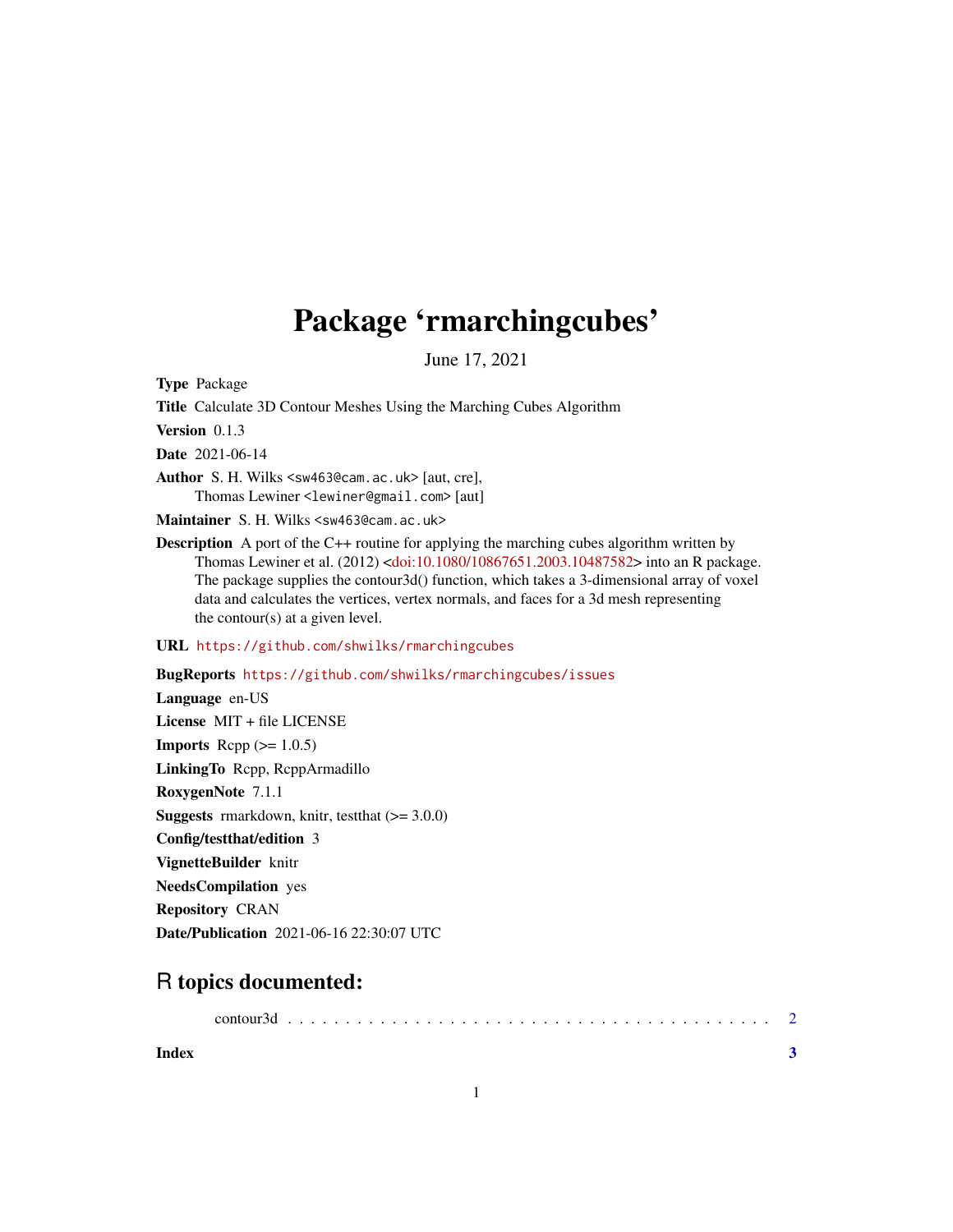<span id="page-1-0"></span>

#### Description

Computes a 3D contours or isosurface by the marching cubes algorithm.

#### Usage

```
contour3d(griddata, level, x, y, z)
```
#### Arguments

| griddata | A three dimensional array from which to calculate the contour     |
|----------|-------------------------------------------------------------------|
| level    | The level at which to construct the contour surface               |
| X, V, Z  | locations of grid planes at which values in griddata are measured |

#### Value

Returns a list with coordinates of each surface vertex, indices of the vertices that make up each triangle, and surface normals at each vertex